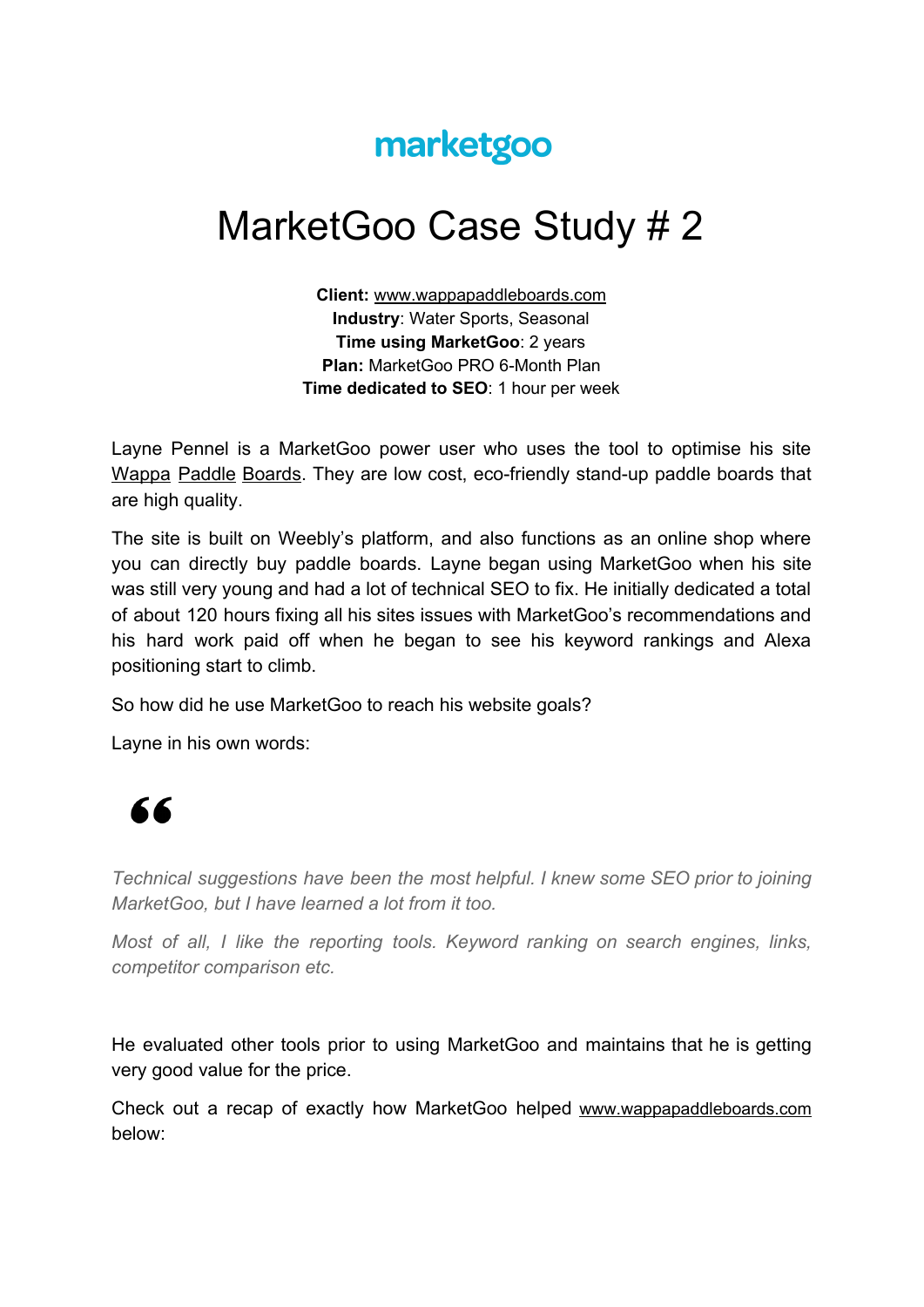- 1. Challenges they were facing
- Increasing visibility in a competitive niche
- Finding a budget friendly SEO tool
- Understanding more about technical SEO
- 2. How MarketGoo enabled success



- Identification and instructions for fixing technical site errors
- Explanation of SEO concepts
- Personalized customer support
- Measurable progress

3. The SEO results obtained



**Before:** 2 keywords in top 20 positions **After**: 3 keywords in top 20 positions

**Before:** 0 keywords on top 10 results **After:** main keyword on top 10 results